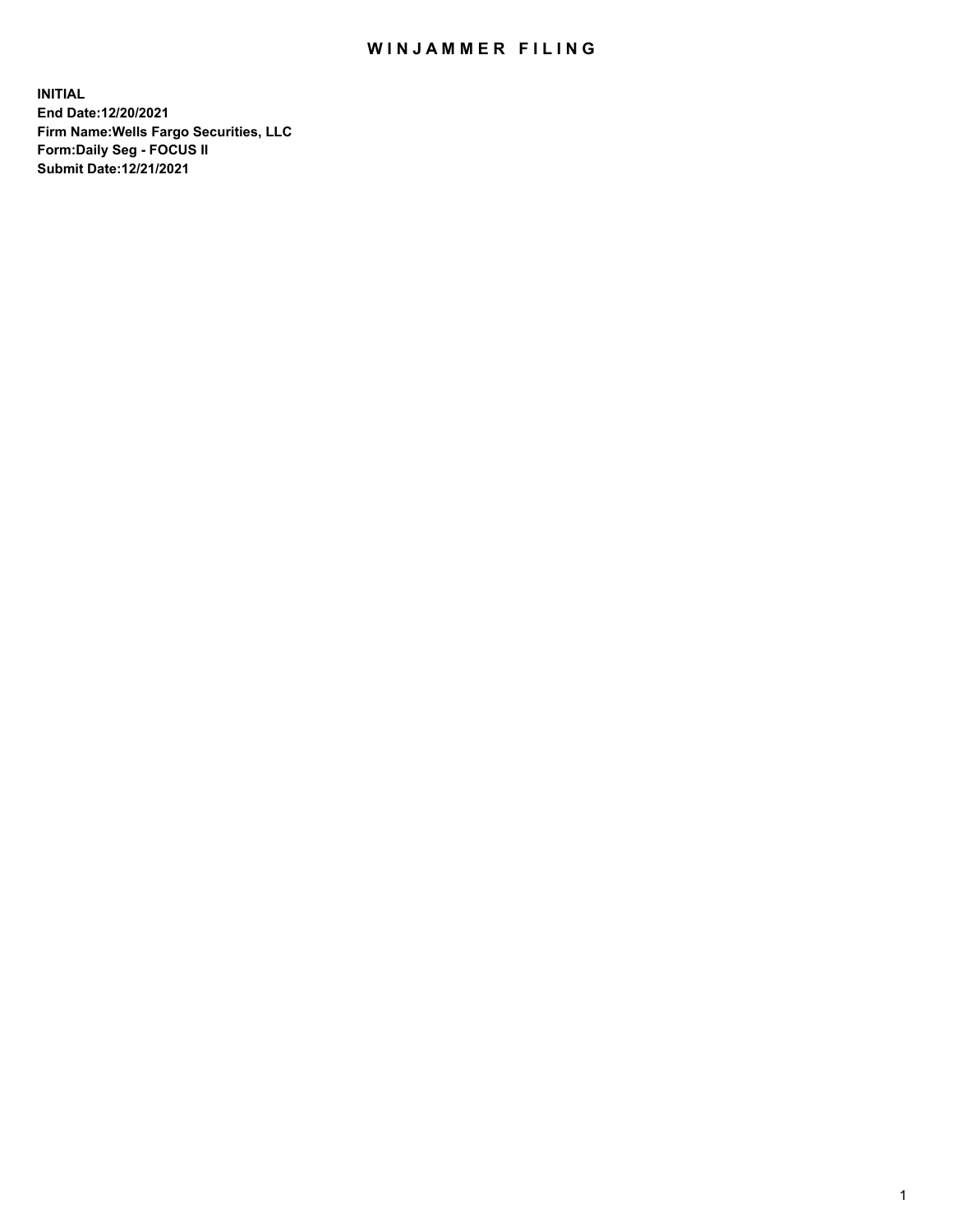**INITIAL End Date:12/20/2021 Firm Name:Wells Fargo Securities, LLC Form:Daily Seg - FOCUS II Submit Date:12/21/2021 Daily Segregation - Cover Page**

| Name of Company                                                                                                                                                                                                                                                                                                                  | <b>Wells Fargo Securities LLC</b>                     |
|----------------------------------------------------------------------------------------------------------------------------------------------------------------------------------------------------------------------------------------------------------------------------------------------------------------------------------|-------------------------------------------------------|
| <b>Contact Name</b>                                                                                                                                                                                                                                                                                                              | <b>James Gnall</b>                                    |
| <b>Contact Phone Number</b>                                                                                                                                                                                                                                                                                                      | 917-699-6822                                          |
| <b>Contact Email Address</b>                                                                                                                                                                                                                                                                                                     | james.w.gnall@wellsfargo.com                          |
| FCM's Customer Segregated Funds Residual Interest Target (choose one):<br>a. Minimum dollar amount: ; or<br>b. Minimum percentage of customer segregated funds required:% ; or<br>c. Dollar amount range between: and; or<br>d. Percentage range of customer segregated funds required between:% and%.                           | 115,000,000<br>$\overline{\mathbf{0}}$<br>00<br>00    |
| FCM's Customer Secured Amount Funds Residual Interest Target (choose one):<br>a. Minimum dollar amount: ; or<br>b. Minimum percentage of customer secured funds required:%; or<br>c. Dollar amount range between: and; or<br>d. Percentage range of customer secured funds required between: % and %.                            | 30,000,000<br><u>0</u><br><u>00</u><br>0 <sub>0</sub> |
| FCM's Cleared Swaps Customer Collateral Residual Interest Target (choose one):<br>a. Minimum dollar amount: ; or<br>b. Minimum percentage of cleared swaps customer collateral required:% ; or<br>c. Dollar amount range between: and; or<br>d. Percentage range of cleared swaps customer collateral required between: % and %. | 340,000,000<br><u>0</u><br><u>0 0</u><br>00           |

Attach supporting documents CH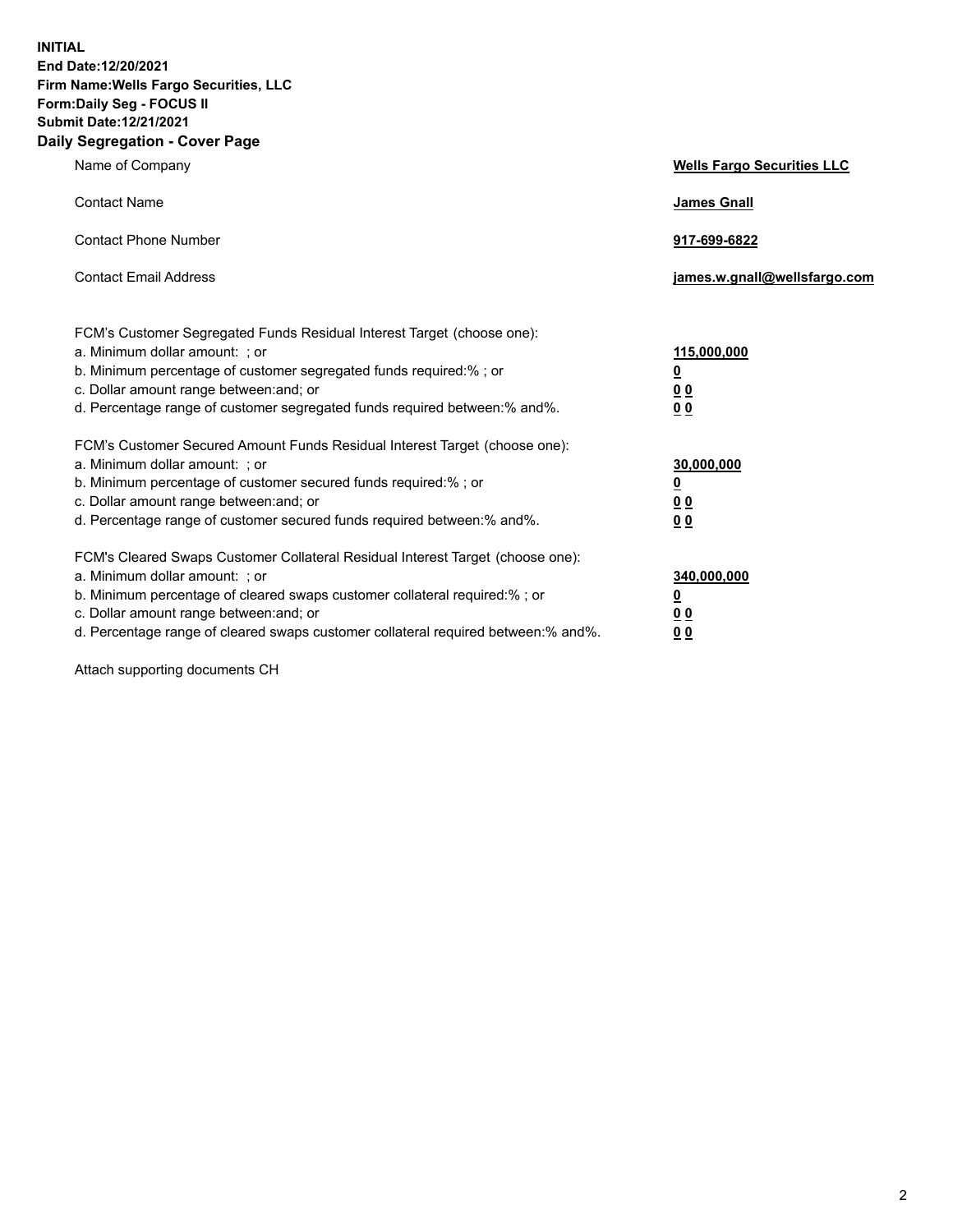**INITIAL End Date:12/20/2021 Firm Name:Wells Fargo Securities, LLC Form:Daily Seg - FOCUS II Submit Date:12/21/2021**

## **Daily Segregation - Secured Amounts**

|     | Foreign Futures and Foreign Options Secured Amounts                                         |                                                 |
|-----|---------------------------------------------------------------------------------------------|-------------------------------------------------|
|     | Amount required to be set aside pursuant to law, rule or regulation of a foreign            | $0$ [7305]                                      |
|     | government or a rule of a self-regulatory organization authorized thereunder                |                                                 |
| 1.  | Net ledger balance - Foreign Futures and Foreign Option Trading - All Customers             |                                                 |
|     | A. Cash                                                                                     | 166,090,577 [7315]                              |
|     | B. Securities (at market)                                                                   | 199,271,676 [7317]                              |
| 2.  | Net unrealized profit (loss) in open futures contracts traded on a foreign board of trade   | 16,432,443 [7325]                               |
| 3.  | Exchange traded options                                                                     |                                                 |
|     | a. Market value of open option contracts purchased on a foreign board of trade              | 3,117 [7335]                                    |
|     | b. Market value of open contracts granted (sold) on a foreign board of trade                | $0$ [7337]                                      |
| 4.  | Net equity (deficit) (add lines 1. 2. and 3.)                                               | 381,797,813 [7345]                              |
| 5.  | Account liquidating to a deficit and account with a debit balances - gross amount           | 10,640,241 [7351]                               |
|     | Less: amount offset by customer owned securities                                            | <mark>-6,748,836</mark> [7352] 3,891,405 [7354] |
| 6.  | Amount required to be set aside as the secured amount - Net Liquidating Equity              | 385,689,218 [7355]                              |
|     | Method (add lines 4 and 5)                                                                  |                                                 |
| 7.  | Greater of amount required to be set aside pursuant to foreign jurisdiction (above) or line | 385,689,218 [7360]                              |
|     | 6.                                                                                          |                                                 |
|     | FUNDS DEPOSITED IN SEPARATE REGULATION 30.7 ACCOUNTS                                        |                                                 |
| 1.  | Cash in banks                                                                               |                                                 |
|     | A. Banks located in the United States                                                       | 62,992,901 [7500]                               |
|     | B. Other banks qualified under Regulation 30.7                                              | 26,643,949 [7520] 89,636,850                    |
|     |                                                                                             | [7530]                                          |
| 2.  | Securities                                                                                  |                                                 |
|     | A. In safekeeping with banks located in the United States                                   | 139, 333, 749 [7540]                            |
|     | B. In safekeeping with other banks qualified under Regulation 30.7                          | 0 [7560] 139,333,749 [7570]                     |
| 3.  | Equities with registered futures commission merchants                                       |                                                 |
|     | A. Cash                                                                                     | 54,359,203 [7580]                               |
|     | <b>B.</b> Securities                                                                        | 79,945,794 [7590]                               |
|     | C. Unrealized gain (loss) on open futures contracts                                         | -22,440,519 [7600]                              |
|     | D. Value of long option contracts                                                           | 3,117 [7610]                                    |
|     | E. Value of short option contracts                                                          | 0 [7615] 111,867,595 [7620]                     |
| 4.  | Amounts held by clearing organizations of foreign boards of trade                           |                                                 |
|     | A. Cash                                                                                     |                                                 |
|     | <b>B.</b> Securities                                                                        | $0$ [7640]<br>$0$ [7650]                        |
|     | C. Amount due to (from) clearing organization - daily variation                             | $0$ [7660]                                      |
|     | D. Value of long option contracts                                                           | $0$ [7670]                                      |
|     | E. Value of short option contracts                                                          |                                                 |
| 5.  |                                                                                             | 0 [7675] 0 [7680]                               |
|     | Amounts held by members of foreign boards of trade<br>A. Cash                               |                                                 |
|     |                                                                                             | -34,720,818 [7700]                              |
|     | <b>B.</b> Securities                                                                        | 170,060,301 [7710]                              |
|     | C. Unrealized gain (loss) on open futures contracts                                         | 26,460,455 [7720]                               |
|     | D. Value of long option contracts                                                           | $0$ [7730]                                      |
|     | E. Value of short option contracts                                                          | <u>0</u> [7735] <u>161,799,938</u> [7740]       |
| 6.  | Amounts with other depositories designated by a foreign board of trade                      | 0 [7760]                                        |
| 7.  | Segregated funds on hand                                                                    | $0$ [7765]                                      |
| 8.  | Total funds in separate section 30.7 accounts                                               | 502,638,132 [7770]                              |
| 9.  | Excess (deficiency) Set Aside for Secured Amount (subtract line 7 Secured Statement         | 116,948,914 [7380]                              |
|     | Page 1 from Line 8)                                                                         |                                                 |
| 10. | Management Target Amount for Excess funds in separate section 30.7 accounts                 | 30,000,000 [7780]                               |

11. Excess (deficiency) funds in separate 30.7 accounts over (under) Management Target **86,948,914** [7785]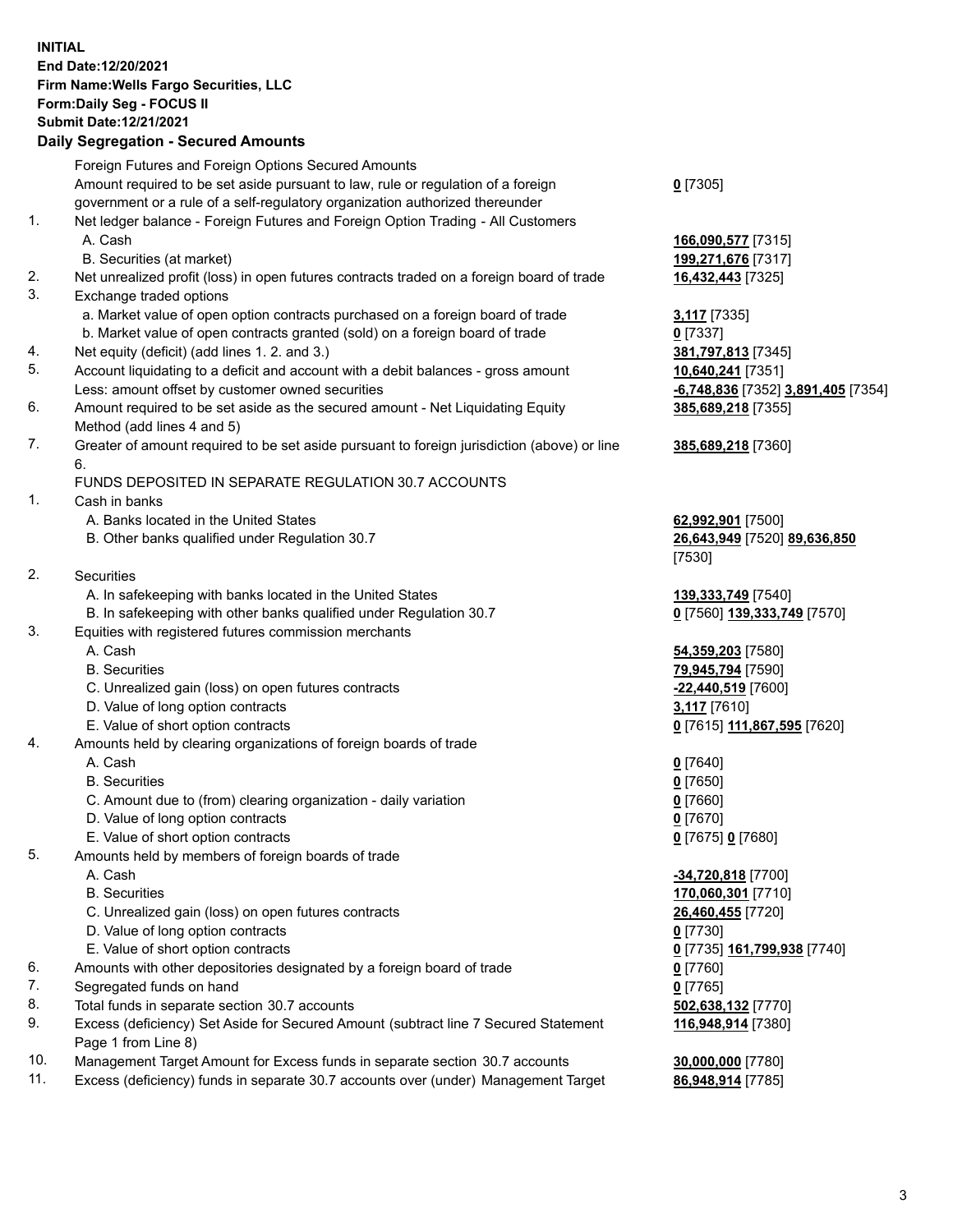**INITIAL End Date:12/20/2021 Firm Name:Wells Fargo Securities, LLC Form:Daily Seg - FOCUS II Submit Date:12/21/2021 Daily Segregation - Segregation Statement** SEGREGATION REQUIREMENTS(Section 4d(2) of the CEAct) 1. Net ledger balance A. Cash **2,286,704,727** [7010] B. Securities (at market) **2,154,975,055** [7020] 2. Net unrealized profit (loss) in open futures contracts traded on a contract market **1,010,640,293** [7030] 3. Exchange traded options A. Add market value of open option contracts purchased on a contract market **1,216,269,723** [7032] B. Deduct market value of open option contracts granted (sold) on a contract market **-1,186,581,429** [7033] 4. Net equity (deficit) (add lines 1, 2 and 3) **5,482,008,369** [7040] 5. Accounts liquidating to a deficit and accounts with debit balances - gross amount **63,861,032** [7045] Less: amount offset by customer securities **-63,693,845** [7047] **167,187** [7050] 6. Amount required to be segregated (add lines 4 and 5) **5,482,175,556** [7060] FUNDS IN SEGREGATED ACCOUNTS 7. Deposited in segregated funds bank accounts A. Cash **251,080,624** [7070] B. Securities representing investments of customers' funds (at market) **710,225,571** [7080] C. Securities held for particular customers or option customers in lieu of cash (at market) **307,680,623** [7090] 8. Margins on deposit with derivatives clearing organizations of contract markets A. Cash **2,693,328,171** [7100] B. Securities representing investments of customers' funds (at market) **149,579,683** [7110] C. Securities held for particular customers or option customers in lieu of cash (at market) **1,847,294,432** [7120] 9. Net settlement from (to) derivatives clearing organizations of contract markets **-51,338,116** [7130] 10. Exchange traded options A. Value of open long option contracts **1,216,269,723** [7132] B. Value of open short option contracts **-1,186,581,429** [7133] 11. Net equities with other FCMs A. Net liquidating equity **0** [7140] B. Securities representing investments of customers' funds (at market) **0** [7160] C. Securities held for particular customers or option customers in lieu of cash (at market) **0** [7170] 12. Segregated funds on hand **0** [7150] 13. Total amount in segregation (add lines 7 through 12) **5,937,539,282** [7180] 14. Excess (deficiency) funds in segregation (subtract line 6 from line 13) **455,363,726** [7190]

- 15. Management Target Amount for Excess funds in segregation **115,000,000** [7194]
- 16. Excess (deficiency) funds in segregation over (under) Management Target Amount Excess

**340,363,726** [7198]